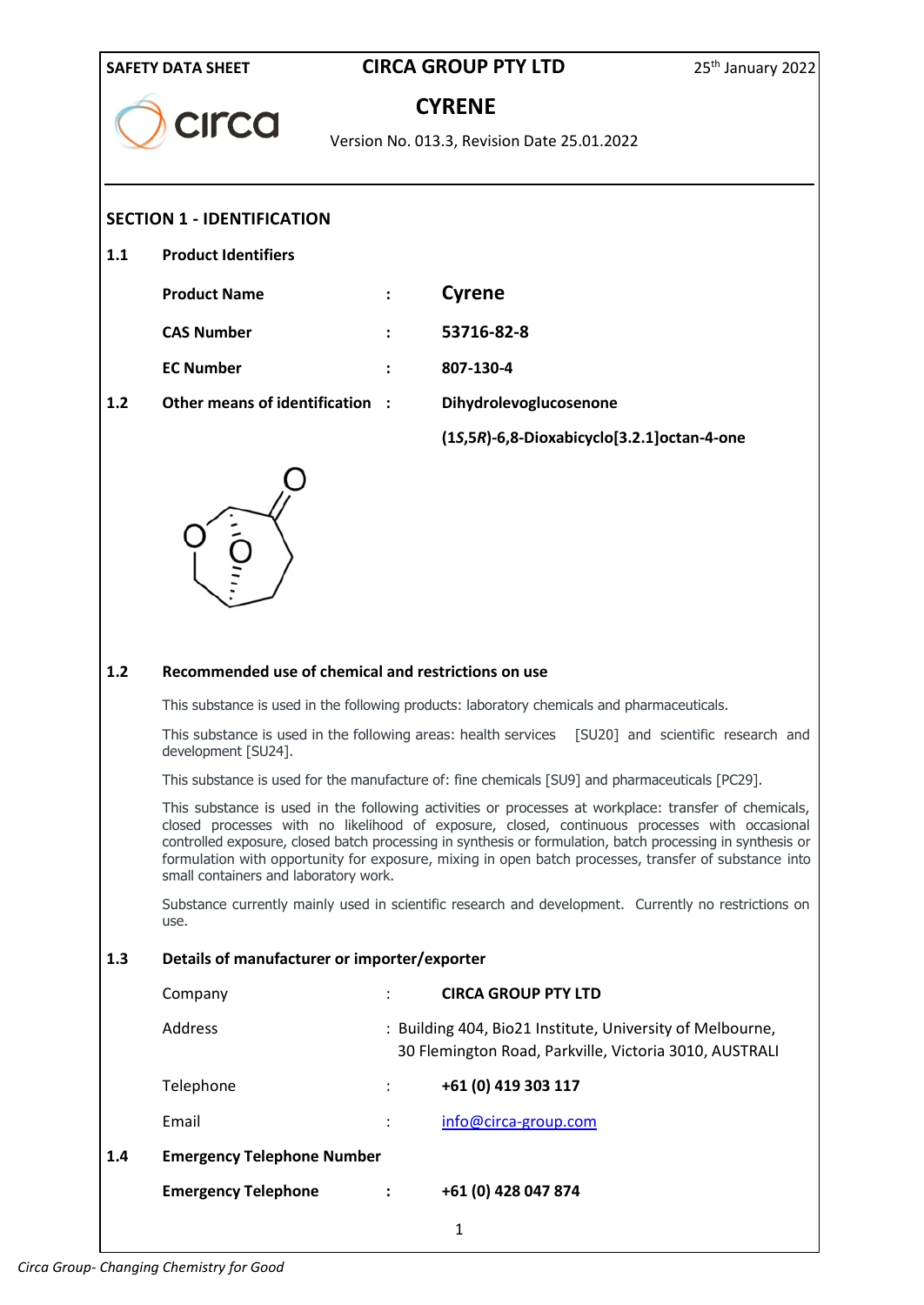|     | rca                                                                                                                                                           | <b>CYRENE</b>                        |                                                                                                                   |                                                 |
|-----|---------------------------------------------------------------------------------------------------------------------------------------------------------------|--------------------------------------|-------------------------------------------------------------------------------------------------------------------|-------------------------------------------------|
|     |                                                                                                                                                               |                                      | Version No. 013.3, Revision Date 25/01/2022                                                                       |                                                 |
|     | <b>SECTION 2 - HAZARDS IDENTIFICATION</b>                                                                                                                     |                                      |                                                                                                                   |                                                 |
| 2.1 | <b>CLP/GHS Classification</b>                                                                                                                                 |                                      | Causes serious eye irritation (Category 2)                                                                        |                                                 |
| 2.2 | CLP/GHS Label elements and precautionary statements                                                                                                           |                                      |                                                                                                                   |                                                 |
|     |                                                                                                                                                               |                                      |                                                                                                                   |                                                 |
|     |                                                                                                                                                               |                                      |                                                                                                                   |                                                 |
|     | Pictogram                                                                                                                                                     |                                      |                                                                                                                   |                                                 |
|     | Signal Word                                                                                                                                                   | <b>WARNING</b>                       |                                                                                                                   |                                                 |
|     | <b>Hazard Statement</b>                                                                                                                                       |                                      | <b>Causes serious eye irritation (H319)</b>                                                                       |                                                 |
|     | <b>Precautionary Statements</b>                                                                                                                               |                                      | <b>PREVENTION</b>                                                                                                 |                                                 |
|     | P262                                                                                                                                                          |                                      | Do not get in eyes, on skin, or on clothing                                                                       |                                                 |
|     | P264                                                                                                                                                          |                                      | Wash skin thoroughly after handling/contact                                                                       |                                                 |
|     | P280                                                                                                                                                          |                                      | Wear protective gloves and eye protection/face protection                                                         |                                                 |
|     | $P305 + P351 + P338$                                                                                                                                          | <b>RESPONSE</b><br>Continue rinsing. | IF IN EYES: Rinse cautiously with water for several minutes.<br>Remove contact lenses, if present and easy to do. |                                                 |
|     | $P337 + P313$                                                                                                                                                 |                                      | If eye irritation persists, get medical advice/attention                                                          |                                                 |
|     | P332 + P313                                                                                                                                                   |                                      | If skin irritation occurs, get medical advice/attention                                                           |                                                 |
| 2.3 | <b>OTHER HAZARDS</b>                                                                                                                                          |                                      |                                                                                                                   |                                                 |
|     | Testing has confirmed that Cyrene is not a Class 3 Flammable liquid.                                                                                          |                                      |                                                                                                                   |                                                 |
|     | Testing has confirmed that Cyrene is not a Class 8 Corrosive substance.                                                                                       |                                      |                                                                                                                   |                                                 |
|     | SECTION 3 - COMPOSITION/INFORMATION ON INGREDIENTS                                                                                                            |                                      |                                                                                                                   |                                                 |
| 3.1 | <b>Substance</b>                                                                                                                                              |                                      |                                                                                                                   |                                                 |
|     | <b>CYRENE</b>                                                                                                                                                 | Formula: C6H8O3                      | Molecular Weight: 128.13 g/mol                                                                                    |                                                 |
|     | <b>CAS Number</b>                                                                                                                                             | Concentration*                       |                                                                                                                   | <b>Chemical Name</b>                            |
|     | 53716-82-8                                                                                                                                                    | $\geq$ 98.5%                         |                                                                                                                   | $(15,5R)-6,8$ -dioxacyclo $[3.2.1]$ octan-4-one |
|     | *This specification is for Cyrene produced at our Boyer<br>Demonstration plant. If you are looking for higher purity Cyrene,<br>please contact us to discuss. |                                      |                                                                                                                   |                                                 |
|     |                                                                                                                                                               | 2                                    |                                                                                                                   |                                                 |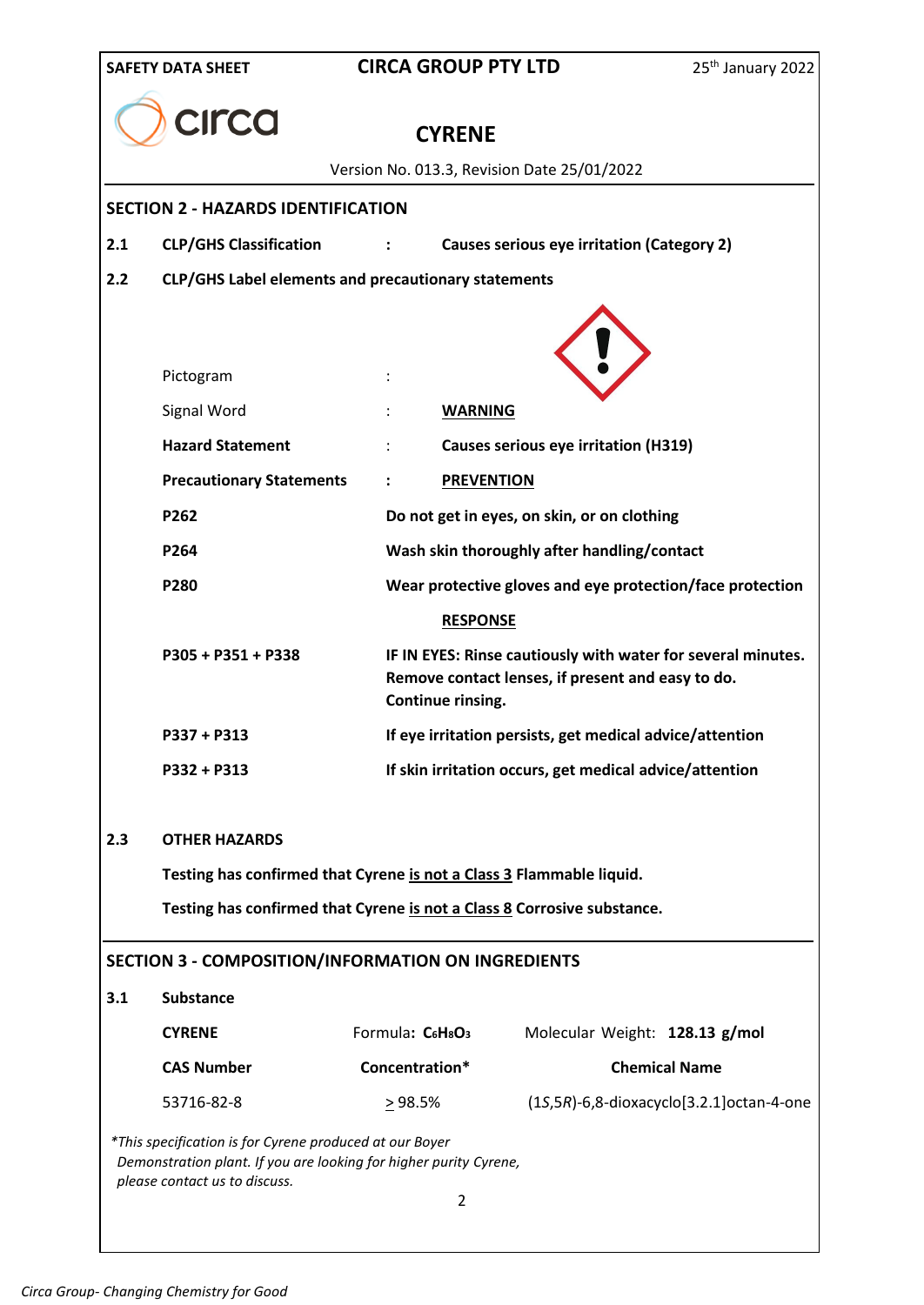**CYRENE**

Version No. 013.3, Revision Date 25/01/2022

#### **SECTION 4 - FIRST AID MEASURES**

**CILCO** 

#### **4.1 Description of first aid measures**

|   | <b>General Information</b>                                  |                | Get medical attention if symptoms severe or<br>persistent. Show this Safety Data Sheet to medical<br>personnel.                                                                                                 |  |
|---|-------------------------------------------------------------|----------------|-----------------------------------------------------------------------------------------------------------------------------------------------------------------------------------------------------------------|--|
|   | <b>Inhalation</b>                                           | $\ddot{\cdot}$ | If breathed in, move person to fresh air. If not<br>breathing, give artificial respiration. If symptoms<br>severe or persistent, seek medical attention.                                                        |  |
|   | Ingestion                                                   | $\ddot{\cdot}$ | If swallowed, rinse mouth thoroughly with water.<br>Never give anything by mouth to an unconscious<br>person. Do not induce vomiting. If symptoms severe<br>or persistent, seek medical attention.              |  |
|   | <b>Skin Contact</b>                                         | $\ddot{\cdot}$ | Remove all contaminated clothing. Wash affected<br>areas with soap and large amounts of water for at<br>least 15 minutes. If symptoms severe or persistent,<br>seek medical attention.                          |  |
|   | <b>Eye Contact</b>                                          |                | Rinse eye(s) with water for several minutes. Remove<br>contact lenses if present and easy to do. Continue<br>rinsing for 15 minutes. SEEK MEDICAL ATTENTION AS<br><b>CYRENE IS KNOWN TO BE AN EYE IRRITANT.</b> |  |
|   | <b>Protection of First-Aiders</b>                           |                | No specific precautions. First aid personnel should<br>wear appropriate protective clothing and equipment.                                                                                                      |  |
| 2 | Most important symptoms and effects, both acute and delayed |                |                                                                                                                                                                                                                 |  |
|   |                                                             |                | Cyrene can cause eye irritation. No data on human exposures in industrial settings available.                                                                                                                   |  |
|   | <b>General Information</b>                                  |                | The severity of symptoms described may vary<br>depending on the concentration and length of<br>exposure.                                                                                                        |  |
|   | <b>Inhalation</b>                                           |                | Slightly dangerous.                                                                                                                                                                                             |  |
|   | lagastian                                                   |                | $Clz$ $Hz$ , donorous                                                                                                                                                                                           |  |

#### **4.2 Most important symptoms and effects, both acute and delayed**

| ÷ | The severity of symptoms described may vary<br>depending on the concentration and length of<br>exposure. |
|---|----------------------------------------------------------------------------------------------------------|
|   | Slightly dangerous.                                                                                      |
| ÷ | Slightly dangerous.                                                                                      |
| ٠ | May cause irritation. Symptoms may be delayed.                                                           |
|   | Causes eye irritation. Symptoms may be delayed.                                                          |
|   |                                                                                                          |

# **4.3 Indication of any immediate medical attention and special treatment needed**

None specified. Treat symptomatically.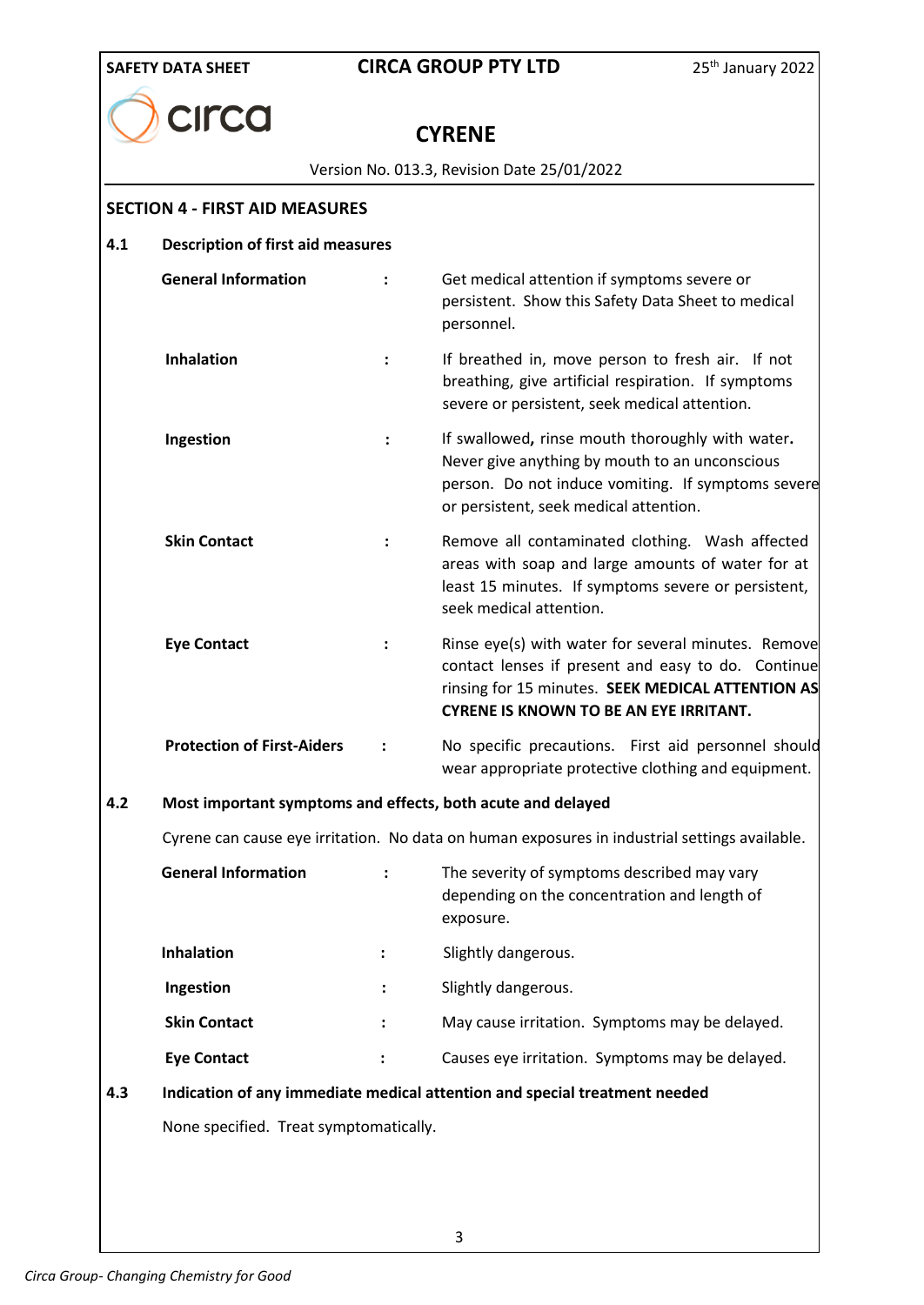

# **CYRENE**

Version No. 013.3, Revision Date 25/01/2022

#### **SECTION 5 - FIRE FIGHTING MEASURES**

#### **5.1 Suitable extinguishing equipment:**

In the event of a fire use water spray or jet, dry chemical, alcohol-resistant foam or carbon dioxide.

**Unsuitable extinguishing equipment:** None specified. No data available.

#### **5.2 Specific hazards arising from the substance**

Potentially hazardous combustion products arising from the products of incomplete combustion (a variety of organic compounds) and carbon monoxide.

The potentially hazardous products formed are dependent on combustion temperature and availability of combustion air. A clean burning fire with little or no smoke will generate fewer hazardous combustion products than a fire generating significant dark smoke and odours.

Efficient combustion of Cyrene will generate only carbon dioxide and water.

#### **5.3 Advice for fire fighters**

#### *Protective actions during firefighting:*

Avoid breathing emissions of smoke and vapours. Evacuate upwind. Fight fire from upwind. Cool plant and equipment, and containers exposed to heat with water sprays and remove product from fire area if this can be done without risk. Keep adjacent exposures cool with water sprays. Control firewater runoff. Avoid discharges to the aquatic environment.

#### *Protective equipment during firefighting:*

If exposure to smoke and vapours is possible wear positive-pressure self-contained breathing apparatus and appropriate protective clothing (including helmets, boots, gloves, etc.)

**HAZCHEM CODE: 2ZE**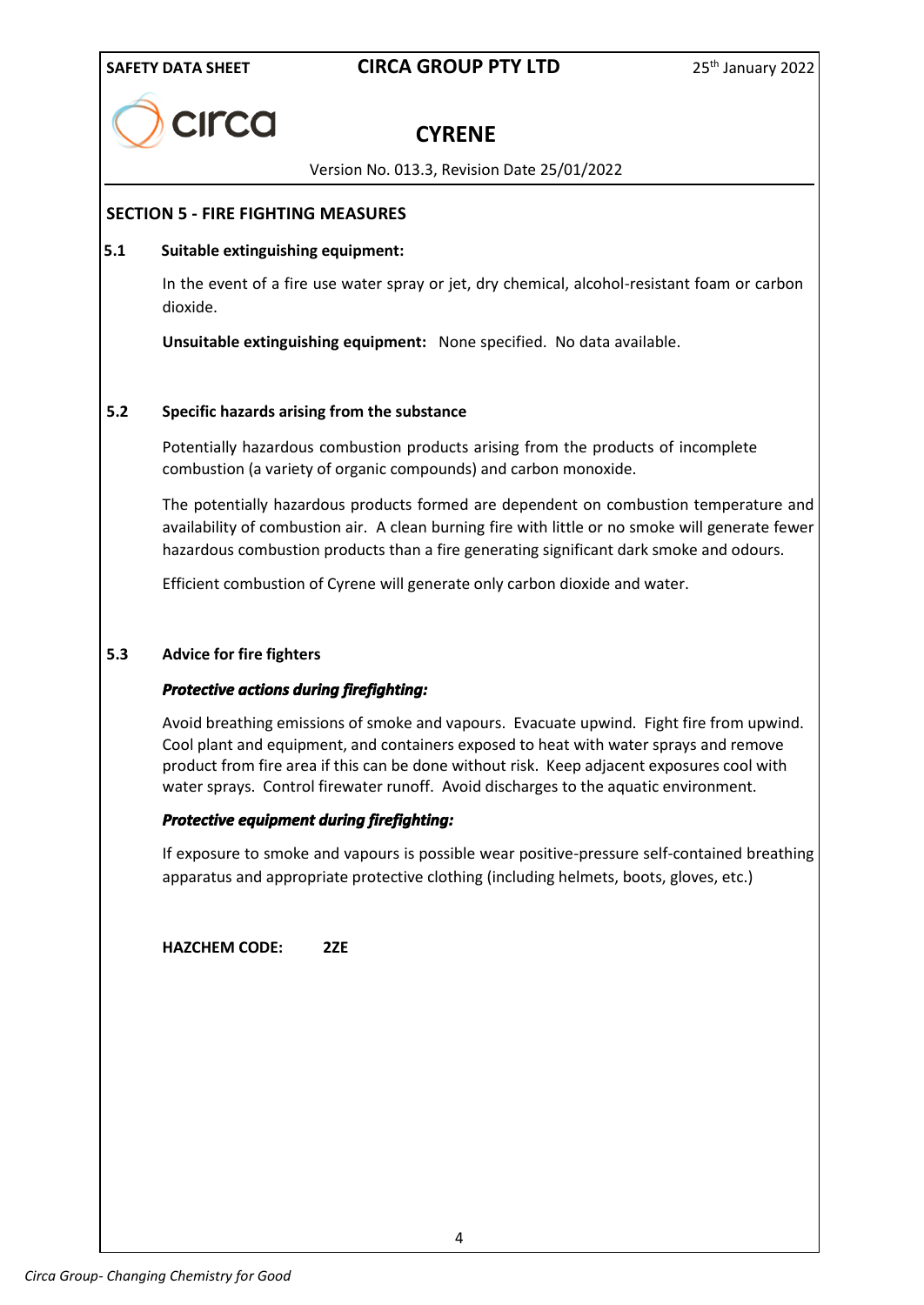

# **CYRENE**

Version No. 013.3, Revision Date 25/01/2022

#### **SECTION 6 - ACCIDENTAL RELEASE MEASURES**

#### **6.1 Personnel precautions, protective equipment and emergency procedures**

#### **Non-Emergency Personnel**

Wear protective clothing as described in Section 8 of this SDS. No action shall be taken without appropriate training or involving any personnel risk. Prevent further leakage or spillage if safe to do so. If necessary, temporarily seal off nearby stormwater drains. Avoid breathing vapours. Avoid spilled material. Ensure adequate ventilation. If not, move to fresh air.

#### **Emergency Responders**

Prevent further leakage or spillage if safe to do so. If a large quantity has been spilt, evacuate all personnel and only allow intervention by trained responders fitted with positive-pressure selfcontained breathing apparatus and appropriate protective clothing (including helmets, boots, gloves, etc.) to engage in emergency management and clean-up.

#### **6.2 Environmental precautions**

Wherever possible, contain and collect spillage. Avoid discharge to aquatic systems and land.

Do not discharge or wash down to stormwater or sewage systems.

Where off-site discharge to land or water occurs immediately contact local environmental regulator.

Manage any wastes produced during clean-up in accordance with applicable environmental regulatory requirements.

#### **6.3 Methods and materials for containment and clean-up**

Absorb on sand, vermiculite, diatomaceous earth or any inert absorbent material and place in suitable container and seal. Store container outside in a secure area for disposal. Contact and arrange disposal by an approved waste transportation and disposal company.

Where waste product is regulated by EPA the Waste Generator must complete Part A of a Waste Transport Certificate provided by the waste transporter, and send one copy to EPA and retain the other. Alternatively, an electronic version of this requirement may be available.

#### **6.4 Reference to other sections**

The following sections are also relevant in dealing with accidental release scenarios:

- Section 8 Personal Protection and Exposure
- Section 11 Toxicological Information
- Section 12 Ecological Information
- Section 13 Disposal Considerations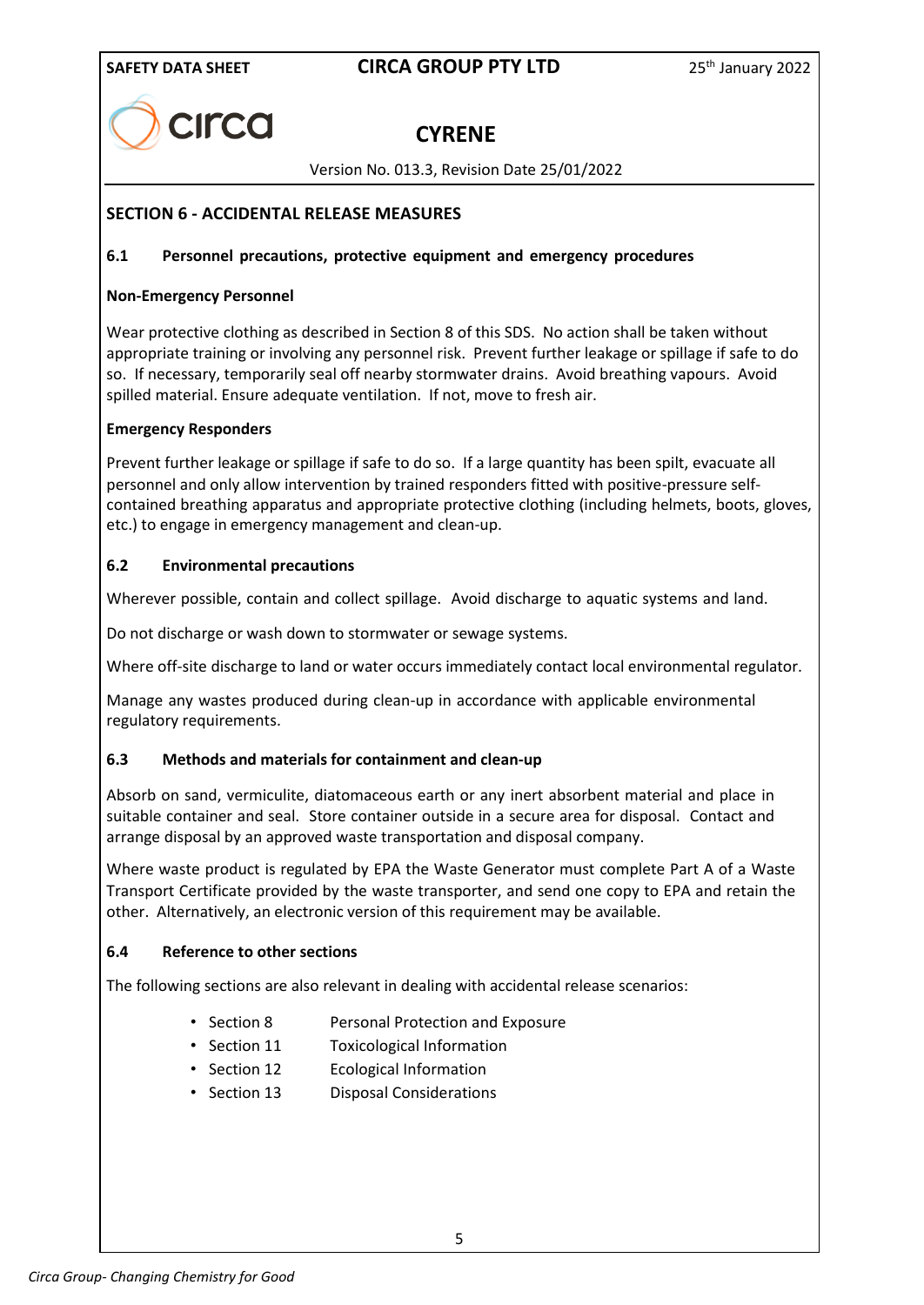

# **CYRENE**

Version No. 013.3, Revision Date 25/01/2022

#### **SECTION 7 - HANDLING AND STORAGE**

#### **7.1 Precautions for safe handling**

Avoid contact with skin and eyes. Wear suitable gloves and eye/face protection.

Promptly wash if in contact with skin. Take off any contaminated clothing and wash before reuse.

Avoid inhalation of vapours or mists. Wear respiratory protection, if required.

Ensure adequate ventilation of stores and work areas.

Substance should only be handled by persons suitably qualified and competent in handling potentially hazardous substances.

#### **7.2 Conditions for safe storage, including any incompatibilities**

Store in a tightly closed container in a cool, dry, and well ventilated bunded area.

Keep containers upright. Protect containers from damage.

The product is combustible. Do not store with Class 5 Oxidising Substances.

The product will react with strong acids and alkalis. Do not store with Class 8 substances.

#### **SECTION 8 - EXPOSURE CONTROLS AND PERSONAL PROTECTION**

**Note:** The full toxicological and physiological properties of Cyrene are not currently known so a **precautionary approach should be adopted** with respect to chemical hygiene and personal protection from exposure.

#### **8.1 Occupational exposure limits**

No occupational exposure limits have been published in any jurisdiction.

An occupational exposure limit will be derived when sufficient toxicological information on this substance becomes available.

#### **8.2 Exposure control measures**

#### **Engineering control measures:**

Handle and process material in enclosed systems, wherever possible.

Vent any discharges externally to atmosphere, wherever possible.

Ensure adequate workplace ventilation.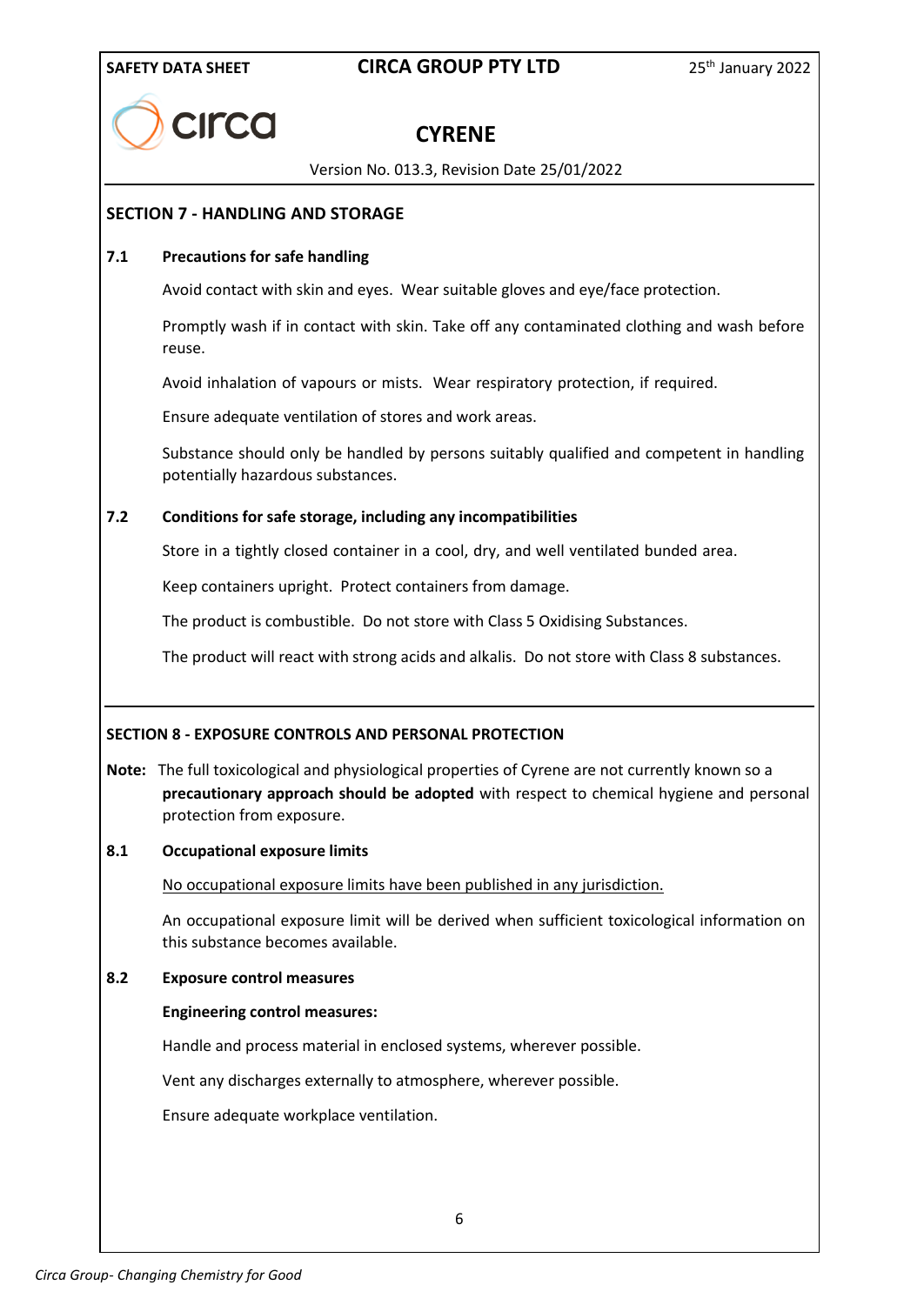

# **CYRENE**

Version No. 013.3, Revision Date 25/01/2022

**SECTION 8 - - - - - CONTINUED**

**Personal protection measures:**



#### **Eye/Face protection**

Wear safety glasses/goggles with side shields when handling small quantities and full face shields when handling larger quantities.

Protection should be compliant with *AS/NZS 1337: Occupational eye and face protection*  (Australia/New Zealand) or for UK/EC the relevant ISO or EN standard (e.g. EN 166).

#### **Skin/Hand protection**

Wear protective gloves made of neoprene, nitrile or butyl rubber . Inspect gloves for damage prior to use. Use proper glove removal technique (without touching gloves outer surface) to avoid contact with product.

Protection should be compliant with *AS/NZS 2161.10.3:2005, Occupational Protective Gloves Part 10: Protective gloves against chemicals and micro-organisms - Determination of resistance to permeation by chemicals* (Australia/New Zealand), or for UK/EC the relevant ISO or EN standard (e.g. EN 374-3:2003).

#### **Skin/Body protection**

Wear impervious clothing when handling liquid Cyrene. The level of body protection from protective clothing will be dependent on the potential for exposure to the material. PVC aprons or splash suits may be warranted in particular applications. Protection should be compliant with *AS/NZS 4501.1:2008: Occupational protective clothing—Guidelines on the selection, use, care and maintenance of protective clothing*; and *AS/NZS 4501.2:2006: Occupational protective clothing—General requirements*; or for UK/EC the relevant ISO or EN standard (e.g. ISO 16602:2007).

#### **Respiratory protection:**

Cyrene has a low vapour pressure and respiratory protection will not generally be required when handling under ambient conditions.

In the laboratory small quantities should be handled in a fume cupboard.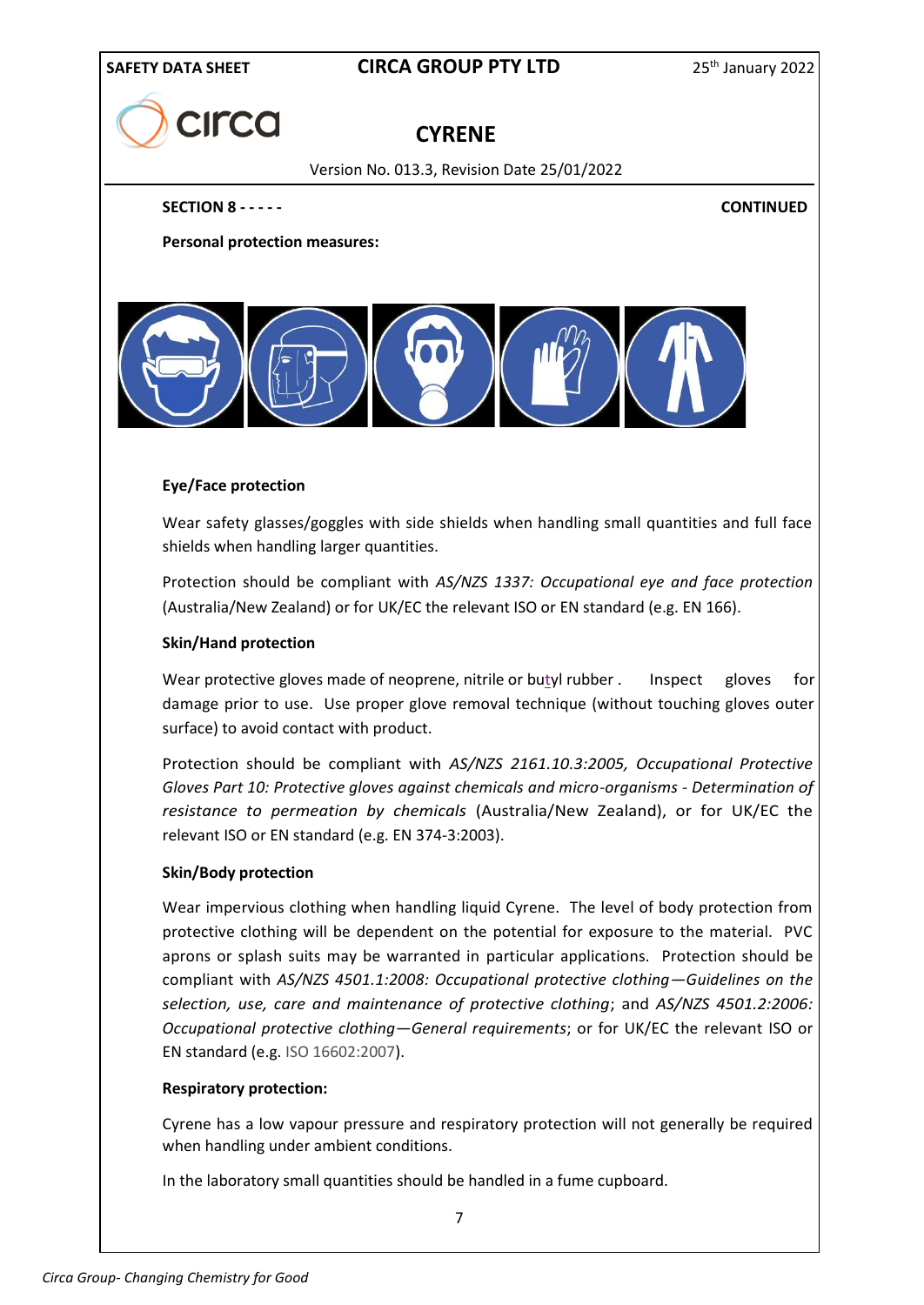# **CILCO**

# **CYRENE**

Version No. 013.3, Revision Date 25/01/2022

#### **SECTION 8 - - - - - CONTINUED**

#### **Respiratory protection:**

For large quantities, or handling at elevated temperatures, or where a risk assessment shows that respiratory protection is appropriate, use a full face respirator with combination cartridge(s) for particulates, acid gases and organic vapours. Use approved respirators and cartridges.

Protection should be compliant with *AS/NZS 1715:2009: Selection, use and maintenance of respiratory protective equipment* (Australia/New Zealand), or for UK/EC the relevant ISO or EN standard.

#### **SECTION 9 - PHYSICAL AND CHEMICAL PROPERTIES**

| Nature/Appearance            | : Bio-based dipolar aprotic organic solvent. Clear to pale yellow liquid at<br>room temperature. |                                                                                                                |  |  |
|------------------------------|--------------------------------------------------------------------------------------------------|----------------------------------------------------------------------------------------------------------------|--|--|
| Odour                        |                                                                                                  | : Slight smoky ketonic odour, can be lachrymatory at high concentrations.                                      |  |  |
| pH                           | : 2.94                                                                                           | (10% solution in water)                                                                                        |  |  |
| <b>Melting Point</b>         | : <-20 $^{\circ}$ C                                                                              | (at 101.3 kPa)                                                                                                 |  |  |
| <b>Boiling</b><br>Point      | : $227\degree$ C                                                                                 | (at 100.7 kPa, extrapolated, decomposes below this temp)                                                       |  |  |
| Flash<br>Point               | : $108 °C$                                                                                       | (closed cup, ASTM D93/A.9. EG method, 1_atm)                                                                   |  |  |
| <b>Fire Point</b>            | : $118 °C$                                                                                       | (open cup, ASTM D92, 1 atm)                                                                                    |  |  |
| Auto-ignition Temp : 296 °C  |                                                                                                  | (EU/EG Method A.15)                                                                                            |  |  |
| Decomposition Temp : >200 °C |                                                                                                  | (very strong exothermic decomposition)                                                                         |  |  |
| <b>Flammability</b>          | : Not classified as a flammable liquid. Not flammable on contact with water. :                   |                                                                                                                |  |  |
| LEL - UEL                    | : Not applicable                                                                                 |                                                                                                                |  |  |
| Vapour Pressure              |                                                                                                  | : 0.028 kPa at 25 °C (Very low under ambient conditions) :                                                     |  |  |
| Vapour<br><b>Density</b>     | No data available                                                                                |                                                                                                                |  |  |
| Liquid<br><b>Density</b>     | : 1.25 g/cm <sup>3</sup> (at 20 <sup>o</sup> C)                                                  |                                                                                                                |  |  |
| <b>Solubility</b>            | : Completely miscible in water (hydrates to form a gem-diol; reversible)                         |                                                                                                                |  |  |
|                              | : Soluble in polar organic solvents                                                              |                                                                                                                |  |  |
| Biodegradability             | : Ready biodegradable (25% DOC removal 11_d, 99% DOC removal 14_d)                               |                                                                                                                |  |  |
|                              |                                                                                                  | <b>Octanol/Water Partition Coefficient (Kow):</b> 3.06 x 10 <sup>-2</sup> at 22 <sup>o</sup> C (log Kow -1.52) |  |  |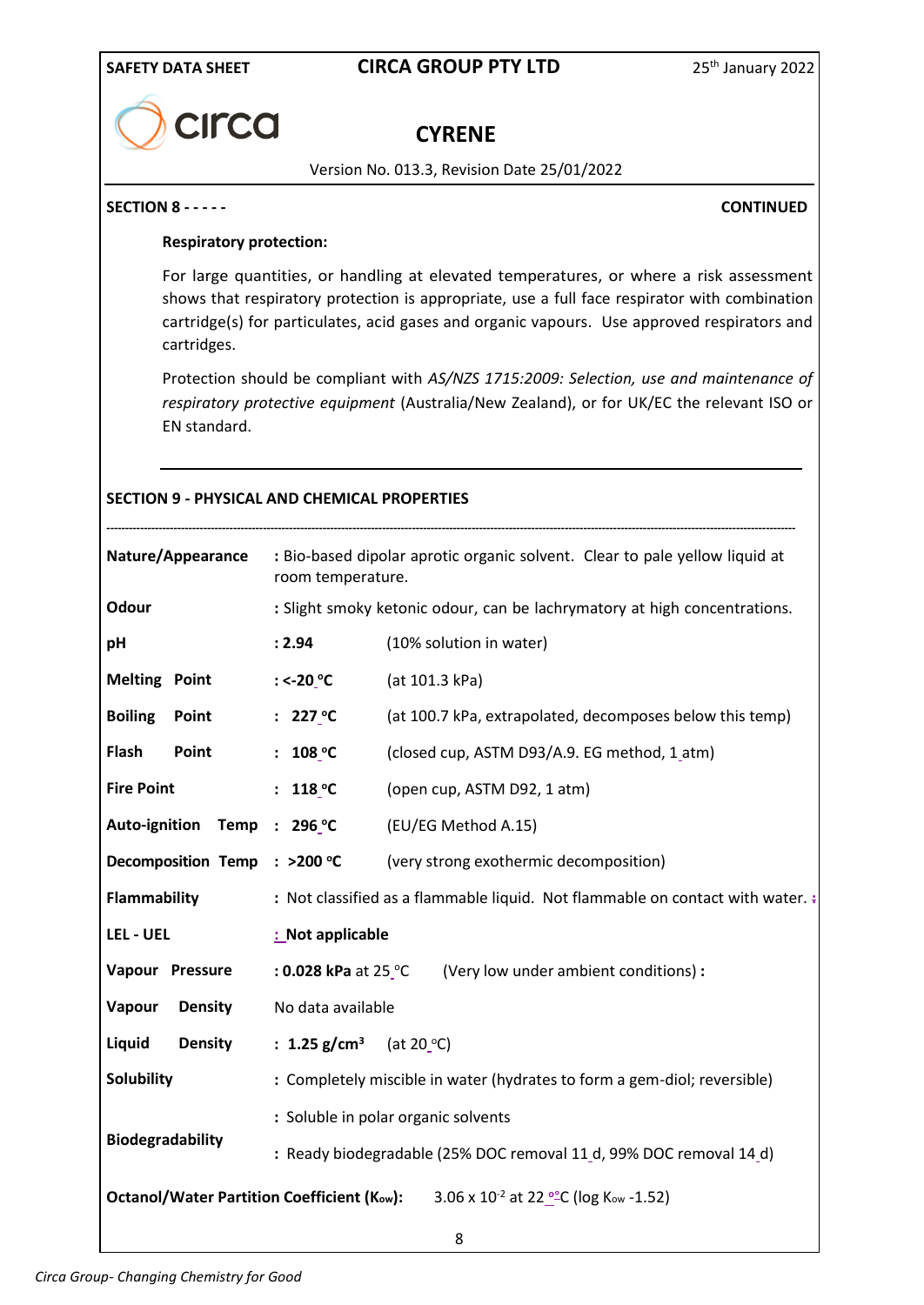

# **CYRENE**

Version No. 013.3, Revision Date 25/01/2022

#### **SECTION 10 - STABILITY AND REACTIVITY**

#### **10.1 Reactivity**

No hazardous reactions if stored and handled as prescribed.

#### **10.2 Stability**

The product is stable if stored and handled as prescribed.

Stable at room temperature in air.

**Stability in the Presence of Bases**

Cyrene is a cyclic ketone containing three protons alpha to the carbonyl group and, like cyclohexanone, it will form initially dimers and then oligomers and insoluble polymers when treated with strong bases such as sodium hydroxide, potassium carbonate and many strongly basic organic amines. Cyrene is however unchanged by heating in chloroform in the presence of triethylamine at 60 $\degree$ C for 18 hours.

**Stability in the Presence of Acids**

Cyrene is relatively stable in the presence of weak acids and, for example, can be heated with trifluoracetic acid at 60 °C for 18h without apparent change. Brief treatment with 2 M hydrochloric acid however rapidly converts Cyrene to a mixture of products that have not yet been characterised.

#### **Stability to Oxidizing Agents**

Cyrene reacts violently with 30% aqueous hydrogen peroxide at room temperature. It will react selectively with hydrogen peroxide and peracids, such as peracetic and *m*chloroperbenzoic acid under carefully controlled conditions to afford a mixture of (5*S*) dihydro-5-(hydroxymethyl)-2(*3H*)-furanone and its formyl ester. Reactivity with other strong oxidants has not been tested and caution should be exercised whenever doing so in view of the violence of the reaction with 30% hydrogen peroxide.

#### **Thermal Stability**

Combustible. Strong exothermic decomposition at temperatures above 200  $\degree$ C. If Cyrene needs to be distilled, distillation must be conducted under a reduced pressure (typically <5 kPa) to reduce the boiling point to 130 $^{\circ}$ C or lower. The thermal stability of Cyrene™ will be affected by strong acid, bases or oxidants.

#### **10.3 Possibility of hazardous reactions**

Reacts with strong acids, strong alkalis, strong oxidising and reducing agents.

#### **10.4 Conditions to avoid**

Temperatures above 120 **<sup>o</sup>** °C when ignition sources present. Temperatures above 200 °C where exothermic decomposition is probable. Exposure to moisture, direct sunlight and/or air should be kept to a minimum.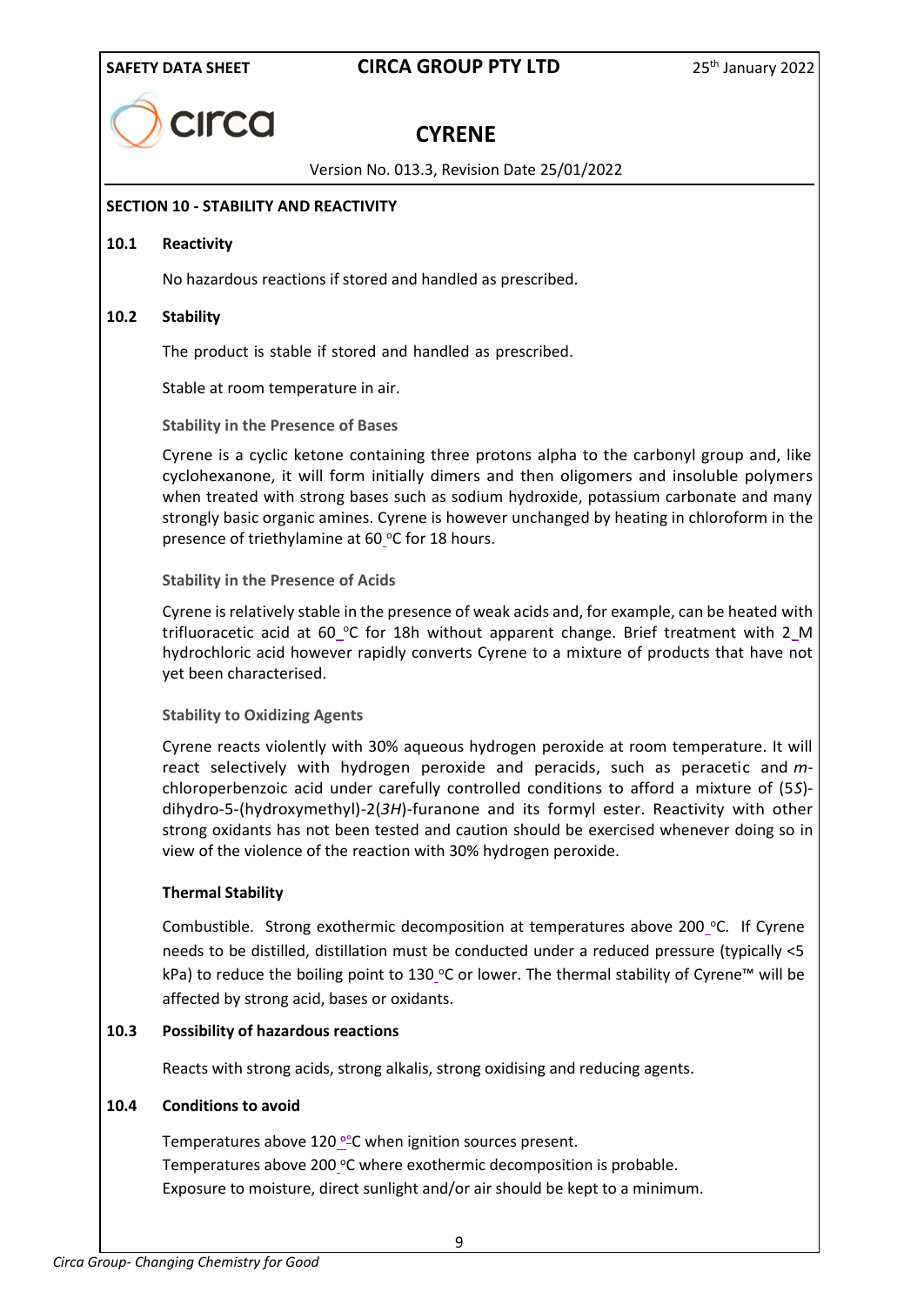1

# **SAFETY DATA SHEET CIRCA GROUP PTY LTD** 25<sup>th</sup> January 2022

| CILCO |
|-------|
|       |
|       |

# **CYRENE**

Version No. 013.3, Revision Date 25/01/2022

#### **10.5 Incompatible materials**

Reacts with strong acids, strong alkalis, strong oxidising and reducing agents.

#### **10.6 Hazardous decomposition products**

Cyrene is a compound composed of carbon, hydrogen and oxygen. Efficient and complete thermal oxidation (combustion) will produce carbon dioxide and water.

Incomplete thermal decomposition can liberate carbon monoxide and unknown pyrolysis products or products of incomplete thermal oxidation (combustion efficiency dependent of temperature and availability of sufficient combustion air).

Unknown pyrolysis products or products of incomplete thermal oxidation should be considered potentially hazardous.

--------------------------------------------------------------------------------------------------------------------------------------

#### **SECTION 11 - TOXICOLOGICAL INFORMATION**

| <b>Acute Toxicity</b>                                                                             | $\ddot{\phantom{a}}$ | LD50 > 2,000 mg/kg (oral, rat) (OECD TG 423)                                                                                                  |               |                                 |
|---------------------------------------------------------------------------------------------------|----------------------|-----------------------------------------------------------------------------------------------------------------------------------------------|---------------|---------------------------------|
| <b>Repeated Dose Toxicity</b>                                                                     | $\ddot{\phantom{a}}$ | NOAEL = 1000 mg/kg bw/day (oral, rat)                                                                                                         |               | (OECD TG 422)                   |
| <b>Skin Corrosion/Irritation</b>                                                                  | $\ddot{\cdot}$       | Non-irritating (rabbit, 4_h) (OECD TG 404)<br>Non-corrosive (OECD TG 435) (Corrositex Method)                                                 |               |                                 |
| <b>Serious Eye Damage/Irritation:</b>                                                             |                      | <b>Eye Irritant</b><br>Serious Eye Irritant (Category 2) (Ocular Irritection Method)                                                          | (OECD TG 437) |                                 |
| <b>Skin Sensitisation</b>                                                                         |                      | <b>Non-sensitising (Mouse)</b>                                                                                                                | (OECD TG 429) |                                 |
| <b>Respiratory Sensitisation</b>                                                                  | $\ddot{\cdot}$       | No data available                                                                                                                             |               |                                 |
| <b>Germ Cell Mutagenicity</b>                                                                     | $\ddot{\cdot}$       | Negative (Salmonella typhimurium, both with and without<br>metabolic activation)<br>Not mutagenic (In vitro Mammalian Cell Micronucleus Test) | (OECD TG 487) | (OECD TG 471) (Ames Test)       |
|                                                                                                   |                      | Not mutagenic (In vitro Mammalian Gene Mutation Test)                                                                                         | (OECD TG 476) |                                 |
| Carcinogenicity                                                                                   | $\ddot{\cdot}$       | No data available                                                                                                                             |               |                                 |
| <b>Reproductive Toxicity</b>                                                                      | $\ddot{\cdot}$       | Not reprotoxic (Rat)                                                                                                                          | (OECD TG 422) |                                 |
| <b>Specific Target Organ Toxicity (STOT) - single exposure</b><br>: Eyes. No other data available |                      |                                                                                                                                               |               |                                 |
| <b>Specific Target Organ Toxicity (STOT) - repeated exposure</b>                                  |                      |                                                                                                                                               |               | : Eyes. No other data available |
| <b>Aspiration Hazard</b>                                                                          |                      | No data available                                                                                                                             |               |                                 |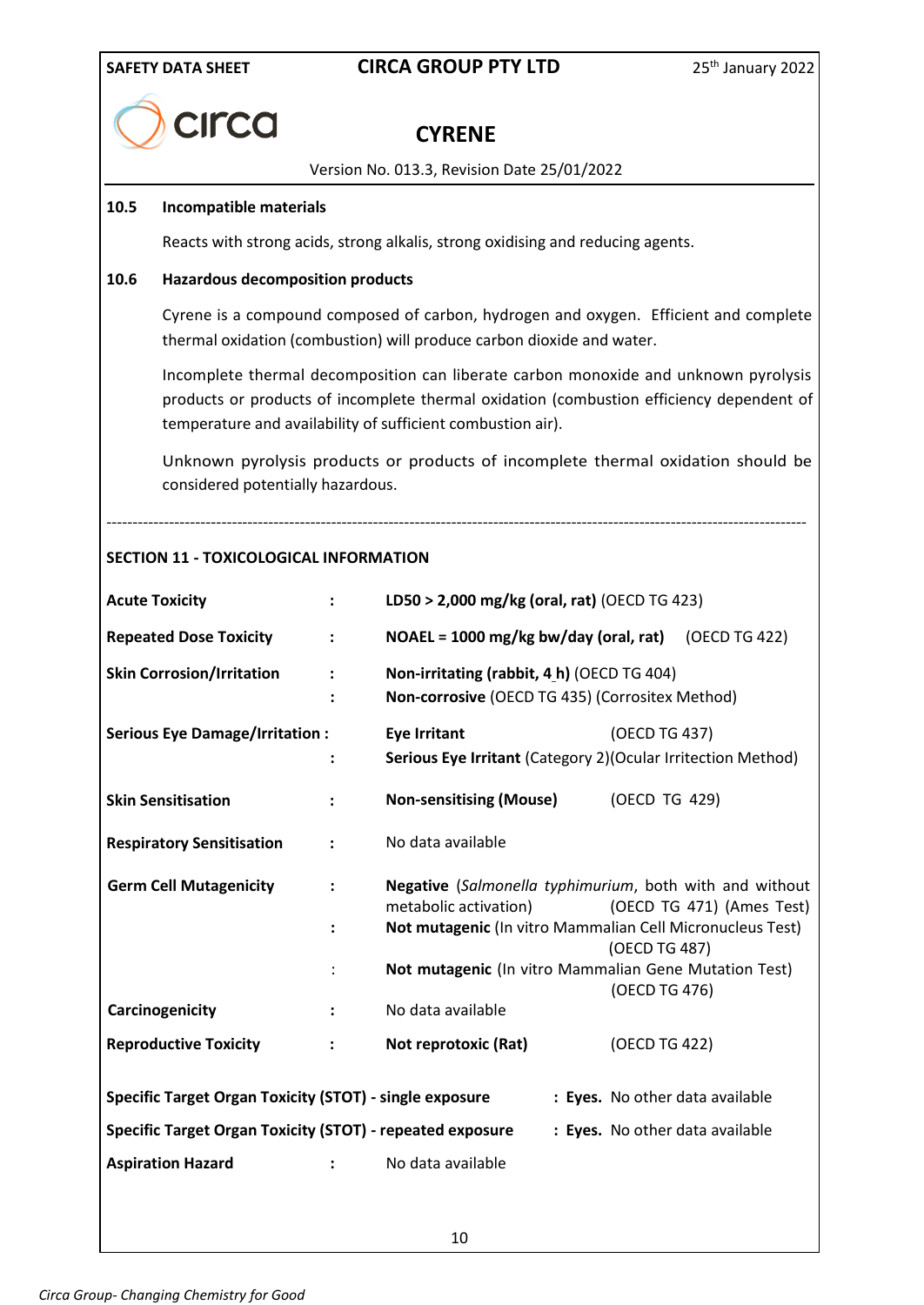| <b>SAFETY DATA SHEET</b> |  |
|--------------------------|--|

# **CIRCA GROUP PTY LTD** 25<sup>th</sup> January 2022

| CILCO |
|-------|
|       |

# **CYRENE**

Version No. 013.3, Revision Date 25/01/2022

# **SECTION 11 - - - - - CONTINUED Potential Routes of Exposure and Health Effects Inhalation :** May be harmful if inhaled. May cause respiratory tract irritation. **Ingestion :** May be harmful if swallowed. **Skin :** May cause skin irritation. **Eyes : Can cause eye irritation. Vapours can be lachrymatory. Note :** If symptoms are severe or persistent seek medical attention. **Early onset symptoms related to exposure** No data available. **Delayed health effects from exposure** No data available. Potential delayed irritation of eyes and skin. **Exposure Levels and Health Effects** No data available. **Interactive effects** No known interactive effects from drinking alcohol, taking medications or smoking. No known aggravation of pre-existing medical conditions or predisposition to allergic reactions. **Note:** The full toxicological and physiological properties of Cyrene are not currently known so a **precautionary approach should be adopted** with respect to chemical hygiene and personal protection from exposure. ---------------------------------------------------------------------------------------------------------------------------------------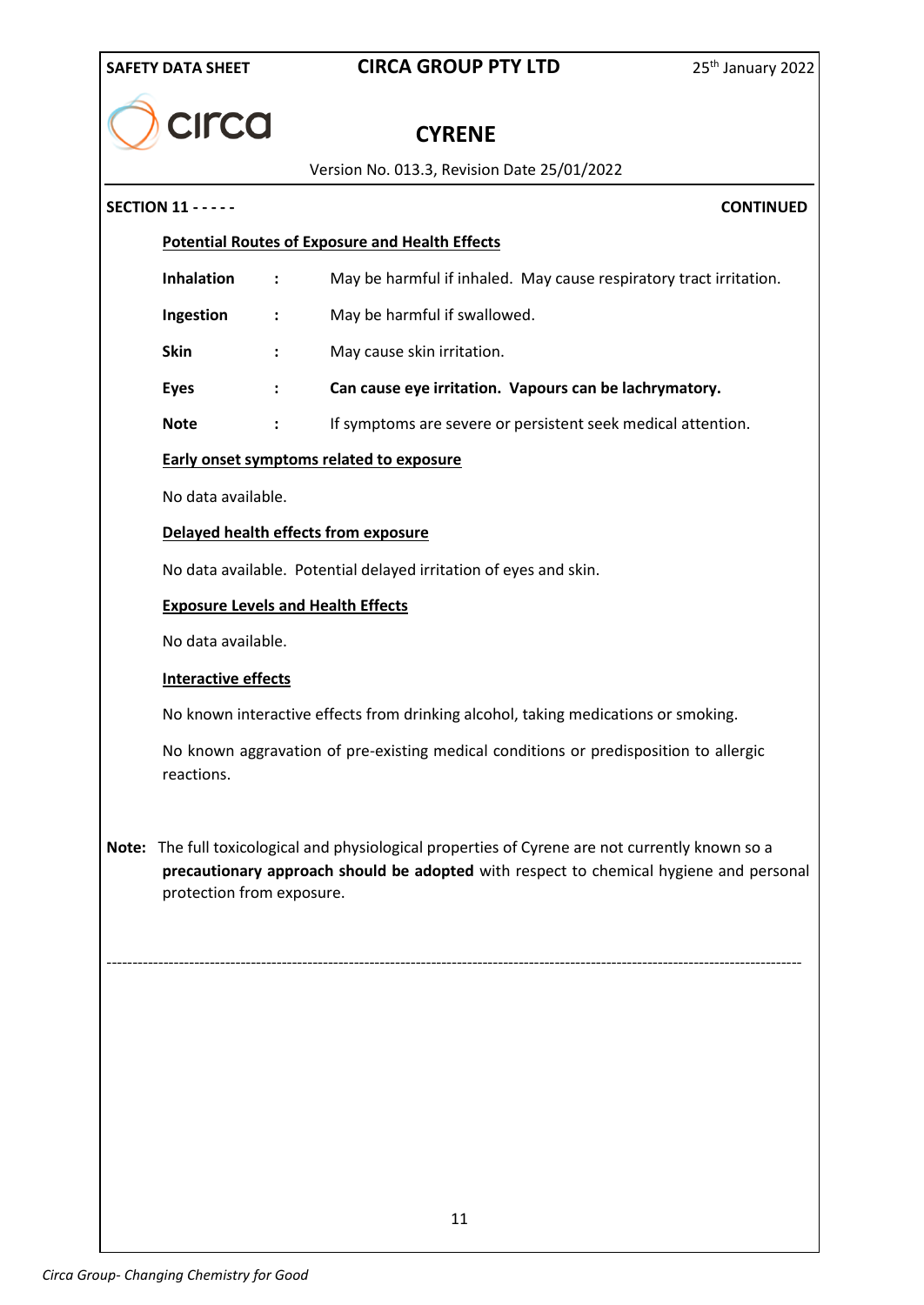|  | CILCO |
|--|-------|
|--|-------|

# **CYRENE**

Version No. 013.3, Revision Date 25/01/2022

|                                              | <b>VEISIUII INU. U13.3, INEVISIUII DATE ZJ/U1/ZUZZ</b>                                                                                                                            |
|----------------------------------------------|-----------------------------------------------------------------------------------------------------------------------------------------------------------------------------------|
| <b>SECTION 12 - ECOLOGICAL INFORMATION</b>   |                                                                                                                                                                                   |
| <b>Ecotoxicity</b><br>12.1                   |                                                                                                                                                                                   |
| Algae:                                       | Barely toxic, Growth inhibition EC50 >100 mg/L, NOEC $\geq$ 100 mg/L,<br>(72 h), (Pseudokirchneriella subcapitata - OECD TG 201)                                                  |
| <b>Planktonic Crustaceans:</b>               | Barely toxic, Mobility EC50 >100 mg/L, NOEC > 100 mg/L (48 h),<br>(Daphnia magna - OECD TG 202)                                                                                   |
| <b>Aerobic Bacteria:</b>                     | Barely inhibitory on aerobic bacterial reproduction,<br>NOEC 500 mg/L, 3 h; EC10 555 mg/L, EC50 > 1000 mg/L, 3 h.<br>(Activated Sludge Respiration Inhibition Test - OECD TG 209) |
| Fish:                                        | Mortality, LC50 > 100 mg/L, NOEC $\geq$ 100 mg/L, (96 h),<br>(Oncorhynchus mykiss - Rainbow Trout - OECD TG 203)                                                                  |
| <b>Plants:</b>                               | No data available                                                                                                                                                                 |
| <b>Persistence and Degradability</b><br>12.2 |                                                                                                                                                                                   |
|                                              | Biodegradation: Readily biodegradable; 99 %, 14 d (DOC Die-Away Test, OECD TG 301)                                                                                                |

**Biological Oxygen Demand (BOD):** No data available.

**Chemical Oxygen Demand (COD):** No data available.

#### **12.3 Bio-accumulative potential**

This product will not persist (readily biodegradable) and/or bio-accumulate in the aquatic environment (Log K<sub>ow</sub> = - 1.52 and BCF < 500).

The substance has a low octanol/water partition coefficient (log Kow) and is therefore expected to have a low potential for adsorption into organic sediments or soils.

#### **12.4 Mobility in Soil**

No available data.Product is miscible in water and readily biodegradable.

The substance has a low octanol/water partition coefficient (Log Kow) and is therefore expected to have a low potential for adsorption into organic sediments or soils.

#### **12.5 Other adverse effects**

No data available

---------------------------------------------------------------------------------------------------------------------------------------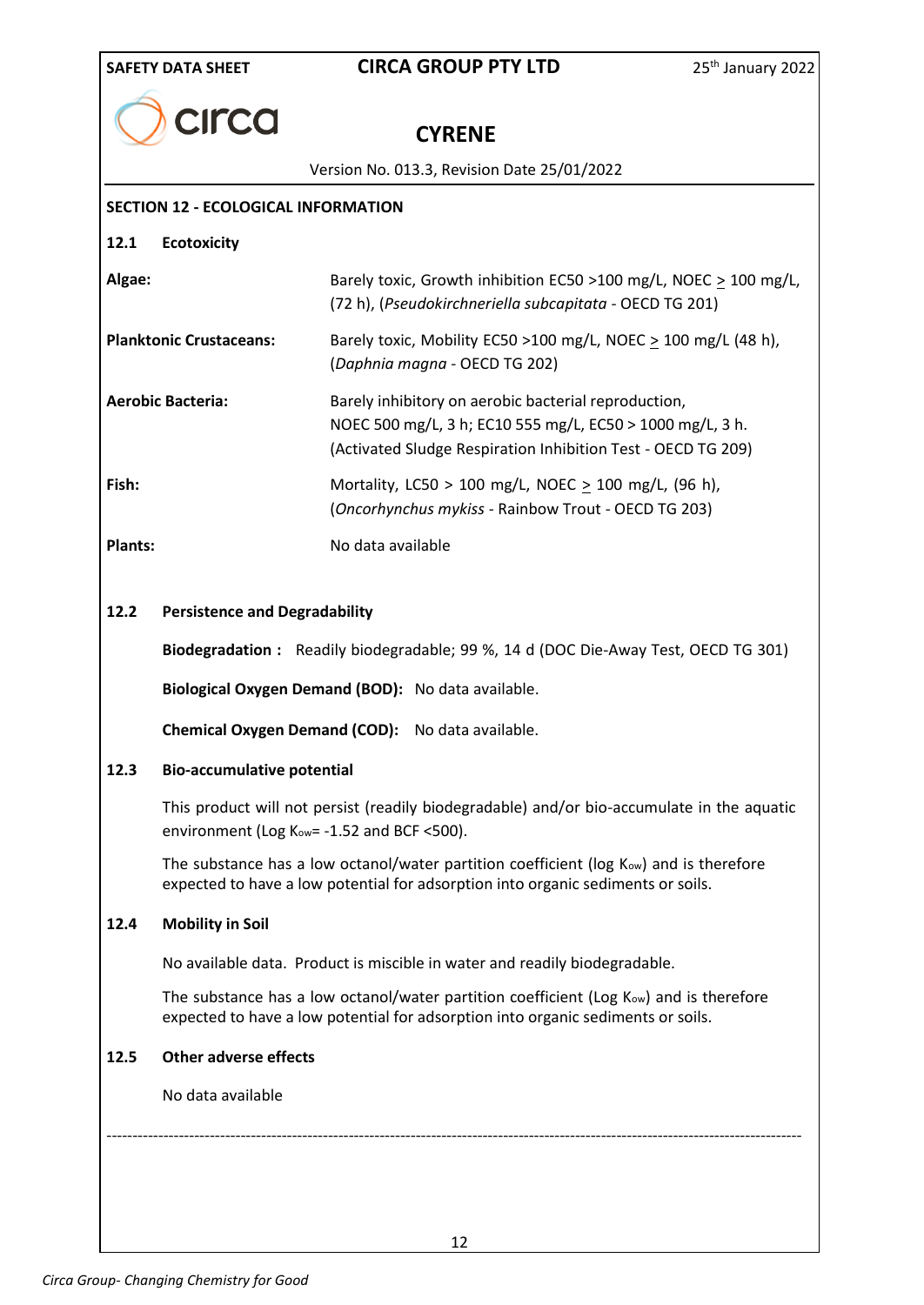

# **CYRENE**

Version No. 013.3, Revision Date 25/01/2022

#### **SECTION 13 - DISPOSAL CONSIDERATIONS**

#### **13.1 Regulatory Requirements**

The generation of waste should be minimized or avoided wherever possible.

Recover, recycle and/or reuse waste products wherever possible.

Waste must be disposed of safely according to local environmental regulations. When handling waste, the safety precautions applying to the handling of the product should be considered.

Consult with the EPA as to whether the waste product is regulated as a prescribed or listed waste, as special waste management provisions and disposal requirements may be required.

If deemed a regulated waste then compliance with the applicable regulatory provisions is required. This can include use of EPA licensed or permitted waste transporters, waste storage, treatment, and/or disposal premises.

#### **13.2 Waste Handling**

The clean-up and collection of waste generated through any accidental release should take place by trained personnel appropriately outfitted with protective clothing and equipment, as described in Sections 6, 7 and 8 of this SDS, until the waste has been collected and contained in sealed containers.

Care should be taken when handling emptied containers that have not been thoroughly cleaned or rinsed out. Empty containers may retain some product residues.

Waste, residues, empty containers, contaminated work clothes and contaminated cleaning materials should be collected in designated containers, and labelled prior to disposal.

#### **13.3 Waste Packaging and Labelling**

Metal or plastic containers with tight fitting closures are recommended for this product.

Containers should be labelled with type of waste and generators details (e.g. company name).

#### **13.4 Waste Storage**

Store in a cool, dry, and well ventilated bunded area. Keep containers upright. Protect containers from vehicular damage.

#### **13.5 Waste Transport and Tracking**

Where the waste product is regulated by EPA the waste transporter may require EPA approval to transport the waste to an EPA licensed waste storage, treatment, and/or disposal premises.

Where this is the case the waste generator must complete Part A of the Waste Transport Certificate (usually provided by the waste transporter) and send one copy to EPA and retain the other.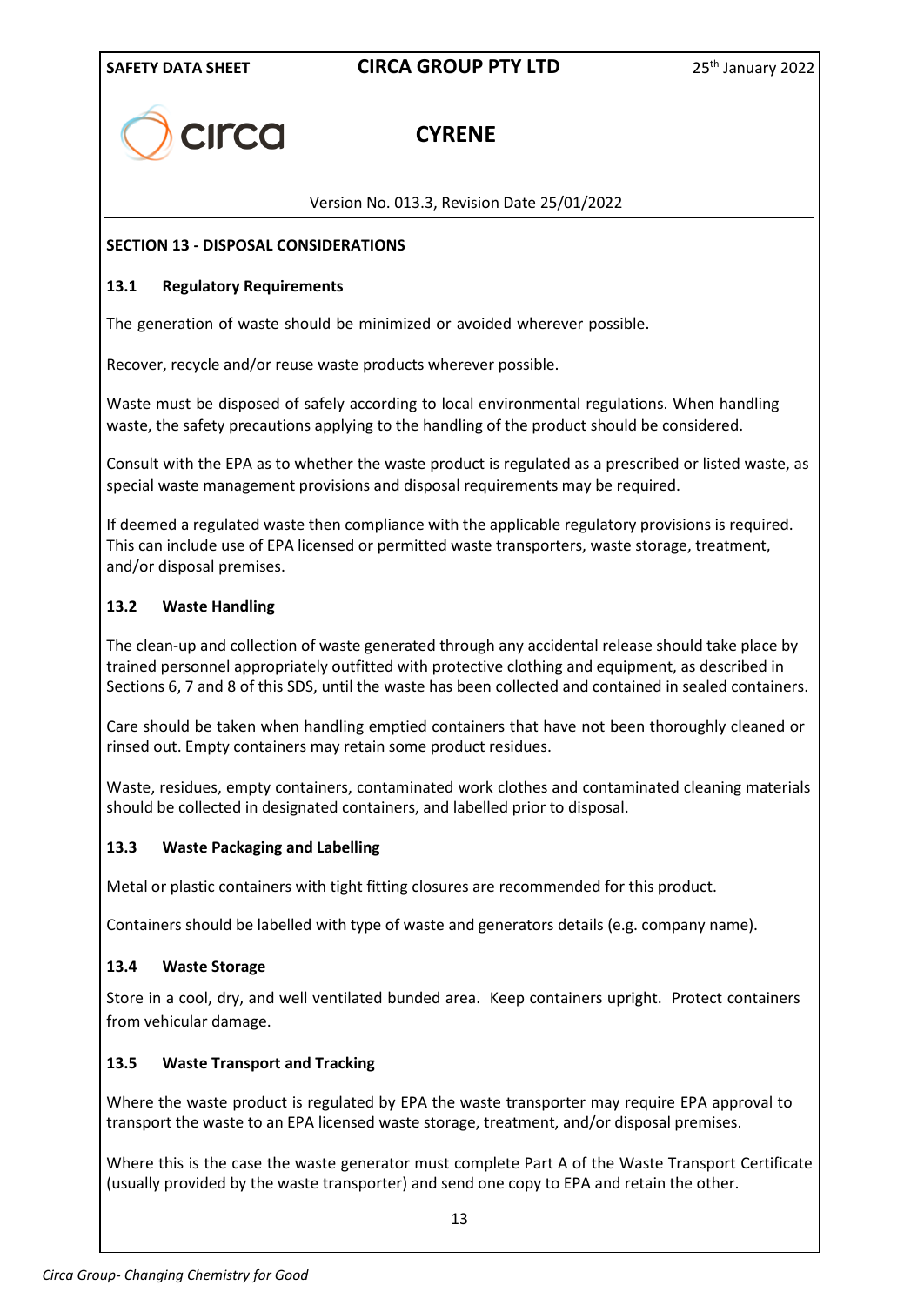

# **CYRENE**

Alternatively, an electronic version of this requirement may be available.

Version No. 013.3, Revision Date 25/01/2022

#### **SECTION 13 - - - - - CONTINUED**

#### **13.6 Waste Disposal**

Where recovery, recycling and reuse is not practicable waste product can be disposed via a number of methods depending on the form and concentration of the waste product.

EPA should be consulted as to what local disposal options may be available.

#### **Waste Water Treatment Plant**

Liquid waste product may be able to be disposed to the site's waste water treatment plant at an appropriate concentration. Consult appropriate personnel before discharge.

#### **Sewer**

Where liquid waste product has been diluted and collected in wash waters it may be able to be disposed to sewer after consultation and approval by the local sewage authority.

#### **Thermal Treatment**

Liquid and solid waste product can be disposed of by incineration/gasification. The product is combustible and will only generate emissions of carbon dioxide and water if treated properly.

The thermal treatment facility will need to be licensed by EPA for this purpose.

#### **Landfill**

Solid waste product (e.g. absorbent used to mop up a spill) may be able to be disposed to secure landfill, as the product is biodegradable. Consult with EPA and local landfill operators to determine if this is possible. If landfill is not an option, then thermal treatment is the best disposal option for solid wastes.

**Incineration and landfill should only be considered when recycling is not feasible.**

Do not empty waste into storm water drains.

#### **Waste Management Plan**

The details concerning waste classification, collection, packaging, labelling, storage, transport and recycling, treatment and/or disposal options should be outlined in the site's waste management plan.

14

---------------------------------------------------------------------------------------------------------------------------------------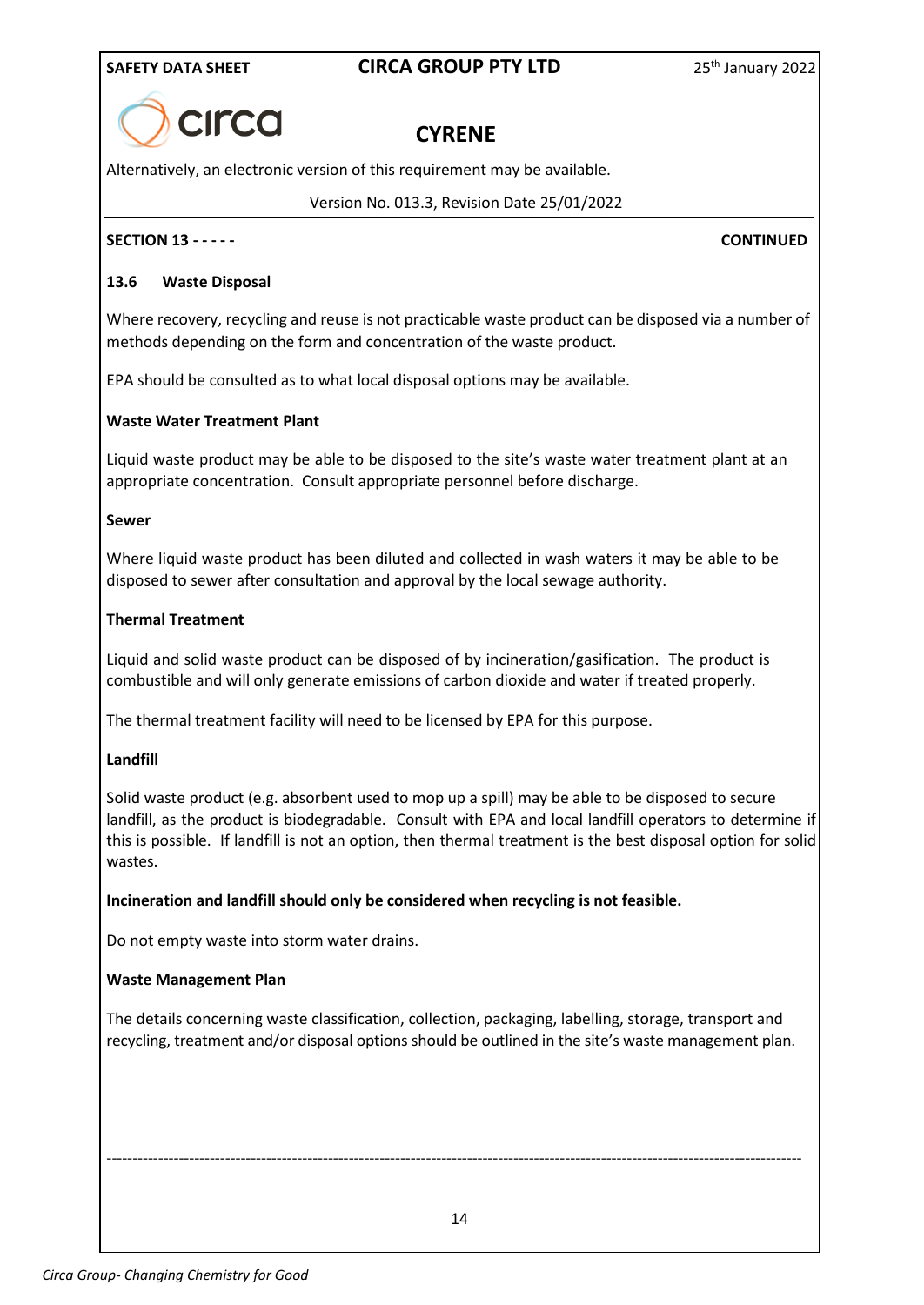| <b>CILCO</b><br><b>CYRENE</b><br>Version No. 013.3, Revision Date 25/01/2022<br><b>SECTION 14 - TRANSPORT INFORMATION</b><br>14.1<br><b>UN number: Not Applicable.</b><br>Not classified as a dangerous goods.<br>ADR/RID:<br>Not dangerous goods (Road and Rail Transport)<br>IMDG:<br>Not dangerous goods (Maritime Transport)<br><b>IATA-DGR:</b><br>Not dangerous goods (Air Transport)<br>14.2<br>UN proper shipping name<br>Not Applicable.<br>Not classified as a dangerous goods.<br>14.3<br><b>Transport hazard class(es)</b><br>Does not meet classification criteria for assignment of a dangerous goods hazard class.<br>14.4<br>Packaging group<br>Does not meet classification criteria for assignment of a dangerous goods hazard class, so<br>assignment of packaging group not applicable.<br>14.5<br><b>Environmental hazards</b><br>ADR/RID:<br><b>No</b><br><b>IMDG Marine pollutant:</b><br>No<br><b>IATA-DGR:</b><br>No<br>14.6<br><b>Special precautions for user</b><br>No special precautions unless accidental release occurs, then the provisions and advice of<br>this SDS are applicable.<br><b>Additional Information</b><br>14.7<br>Cyrene has been registered under Annexe VIII of the REACH (Registration, Evaluation,<br>Authorisation and Restriction of Chemicals) regulation to enable the import of Cyrene into<br>the European Union (EU).<br>REACH addresses the production and use of chemical substances, and their potential impacts<br>on both human health and the environment.<br>14.8<br><b>HAZCHEM Code:</b><br>2ZE | <b>SAFETY DATA SHEET</b> | <b>CIRCA GROUP PTY LTD</b> | 25 <sup>th</sup> January 2022 |  |  |
|---------------------------------------------------------------------------------------------------------------------------------------------------------------------------------------------------------------------------------------------------------------------------------------------------------------------------------------------------------------------------------------------------------------------------------------------------------------------------------------------------------------------------------------------------------------------------------------------------------------------------------------------------------------------------------------------------------------------------------------------------------------------------------------------------------------------------------------------------------------------------------------------------------------------------------------------------------------------------------------------------------------------------------------------------------------------------------------------------------------------------------------------------------------------------------------------------------------------------------------------------------------------------------------------------------------------------------------------------------------------------------------------------------------------------------------------------------------------------------------------------------------------------------------------------------------------|--------------------------|----------------------------|-------------------------------|--|--|
|                                                                                                                                                                                                                                                                                                                                                                                                                                                                                                                                                                                                                                                                                                                                                                                                                                                                                                                                                                                                                                                                                                                                                                                                                                                                                                                                                                                                                                                                                                                                                                     |                          |                            |                               |  |  |
|                                                                                                                                                                                                                                                                                                                                                                                                                                                                                                                                                                                                                                                                                                                                                                                                                                                                                                                                                                                                                                                                                                                                                                                                                                                                                                                                                                                                                                                                                                                                                                     |                          |                            |                               |  |  |
|                                                                                                                                                                                                                                                                                                                                                                                                                                                                                                                                                                                                                                                                                                                                                                                                                                                                                                                                                                                                                                                                                                                                                                                                                                                                                                                                                                                                                                                                                                                                                                     |                          |                            |                               |  |  |
|                                                                                                                                                                                                                                                                                                                                                                                                                                                                                                                                                                                                                                                                                                                                                                                                                                                                                                                                                                                                                                                                                                                                                                                                                                                                                                                                                                                                                                                                                                                                                                     |                          |                            |                               |  |  |
|                                                                                                                                                                                                                                                                                                                                                                                                                                                                                                                                                                                                                                                                                                                                                                                                                                                                                                                                                                                                                                                                                                                                                                                                                                                                                                                                                                                                                                                                                                                                                                     |                          |                            |                               |  |  |
|                                                                                                                                                                                                                                                                                                                                                                                                                                                                                                                                                                                                                                                                                                                                                                                                                                                                                                                                                                                                                                                                                                                                                                                                                                                                                                                                                                                                                                                                                                                                                                     |                          |                            |                               |  |  |
|                                                                                                                                                                                                                                                                                                                                                                                                                                                                                                                                                                                                                                                                                                                                                                                                                                                                                                                                                                                                                                                                                                                                                                                                                                                                                                                                                                                                                                                                                                                                                                     |                          |                            |                               |  |  |
|                                                                                                                                                                                                                                                                                                                                                                                                                                                                                                                                                                                                                                                                                                                                                                                                                                                                                                                                                                                                                                                                                                                                                                                                                                                                                                                                                                                                                                                                                                                                                                     |                          |                            |                               |  |  |
|                                                                                                                                                                                                                                                                                                                                                                                                                                                                                                                                                                                                                                                                                                                                                                                                                                                                                                                                                                                                                                                                                                                                                                                                                                                                                                                                                                                                                                                                                                                                                                     |                          |                            |                               |  |  |
|                                                                                                                                                                                                                                                                                                                                                                                                                                                                                                                                                                                                                                                                                                                                                                                                                                                                                                                                                                                                                                                                                                                                                                                                                                                                                                                                                                                                                                                                                                                                                                     |                          |                            |                               |  |  |
|                                                                                                                                                                                                                                                                                                                                                                                                                                                                                                                                                                                                                                                                                                                                                                                                                                                                                                                                                                                                                                                                                                                                                                                                                                                                                                                                                                                                                                                                                                                                                                     |                          |                            |                               |  |  |
|                                                                                                                                                                                                                                                                                                                                                                                                                                                                                                                                                                                                                                                                                                                                                                                                                                                                                                                                                                                                                                                                                                                                                                                                                                                                                                                                                                                                                                                                                                                                                                     |                          |                            |                               |  |  |
|                                                                                                                                                                                                                                                                                                                                                                                                                                                                                                                                                                                                                                                                                                                                                                                                                                                                                                                                                                                                                                                                                                                                                                                                                                                                                                                                                                                                                                                                                                                                                                     |                          |                            |                               |  |  |
|                                                                                                                                                                                                                                                                                                                                                                                                                                                                                                                                                                                                                                                                                                                                                                                                                                                                                                                                                                                                                                                                                                                                                                                                                                                                                                                                                                                                                                                                                                                                                                     |                          |                            |                               |  |  |
|                                                                                                                                                                                                                                                                                                                                                                                                                                                                                                                                                                                                                                                                                                                                                                                                                                                                                                                                                                                                                                                                                                                                                                                                                                                                                                                                                                                                                                                                                                                                                                     |                          |                            |                               |  |  |
|                                                                                                                                                                                                                                                                                                                                                                                                                                                                                                                                                                                                                                                                                                                                                                                                                                                                                                                                                                                                                                                                                                                                                                                                                                                                                                                                                                                                                                                                                                                                                                     |                          |                            |                               |  |  |
|                                                                                                                                                                                                                                                                                                                                                                                                                                                                                                                                                                                                                                                                                                                                                                                                                                                                                                                                                                                                                                                                                                                                                                                                                                                                                                                                                                                                                                                                                                                                                                     |                          |                            |                               |  |  |
|                                                                                                                                                                                                                                                                                                                                                                                                                                                                                                                                                                                                                                                                                                                                                                                                                                                                                                                                                                                                                                                                                                                                                                                                                                                                                                                                                                                                                                                                                                                                                                     |                          |                            |                               |  |  |
|                                                                                                                                                                                                                                                                                                                                                                                                                                                                                                                                                                                                                                                                                                                                                                                                                                                                                                                                                                                                                                                                                                                                                                                                                                                                                                                                                                                                                                                                                                                                                                     |                          |                            |                               |  |  |
|                                                                                                                                                                                                                                                                                                                                                                                                                                                                                                                                                                                                                                                                                                                                                                                                                                                                                                                                                                                                                                                                                                                                                                                                                                                                                                                                                                                                                                                                                                                                                                     |                          |                            |                               |  |  |
|                                                                                                                                                                                                                                                                                                                                                                                                                                                                                                                                                                                                                                                                                                                                                                                                                                                                                                                                                                                                                                                                                                                                                                                                                                                                                                                                                                                                                                                                                                                                                                     |                          |                            |                               |  |  |
|                                                                                                                                                                                                                                                                                                                                                                                                                                                                                                                                                                                                                                                                                                                                                                                                                                                                                                                                                                                                                                                                                                                                                                                                                                                                                                                                                                                                                                                                                                                                                                     |                          |                            |                               |  |  |
|                                                                                                                                                                                                                                                                                                                                                                                                                                                                                                                                                                                                                                                                                                                                                                                                                                                                                                                                                                                                                                                                                                                                                                                                                                                                                                                                                                                                                                                                                                                                                                     |                          |                            |                               |  |  |
|                                                                                                                                                                                                                                                                                                                                                                                                                                                                                                                                                                                                                                                                                                                                                                                                                                                                                                                                                                                                                                                                                                                                                                                                                                                                                                                                                                                                                                                                                                                                                                     |                          | 1 E                        |                               |  |  |